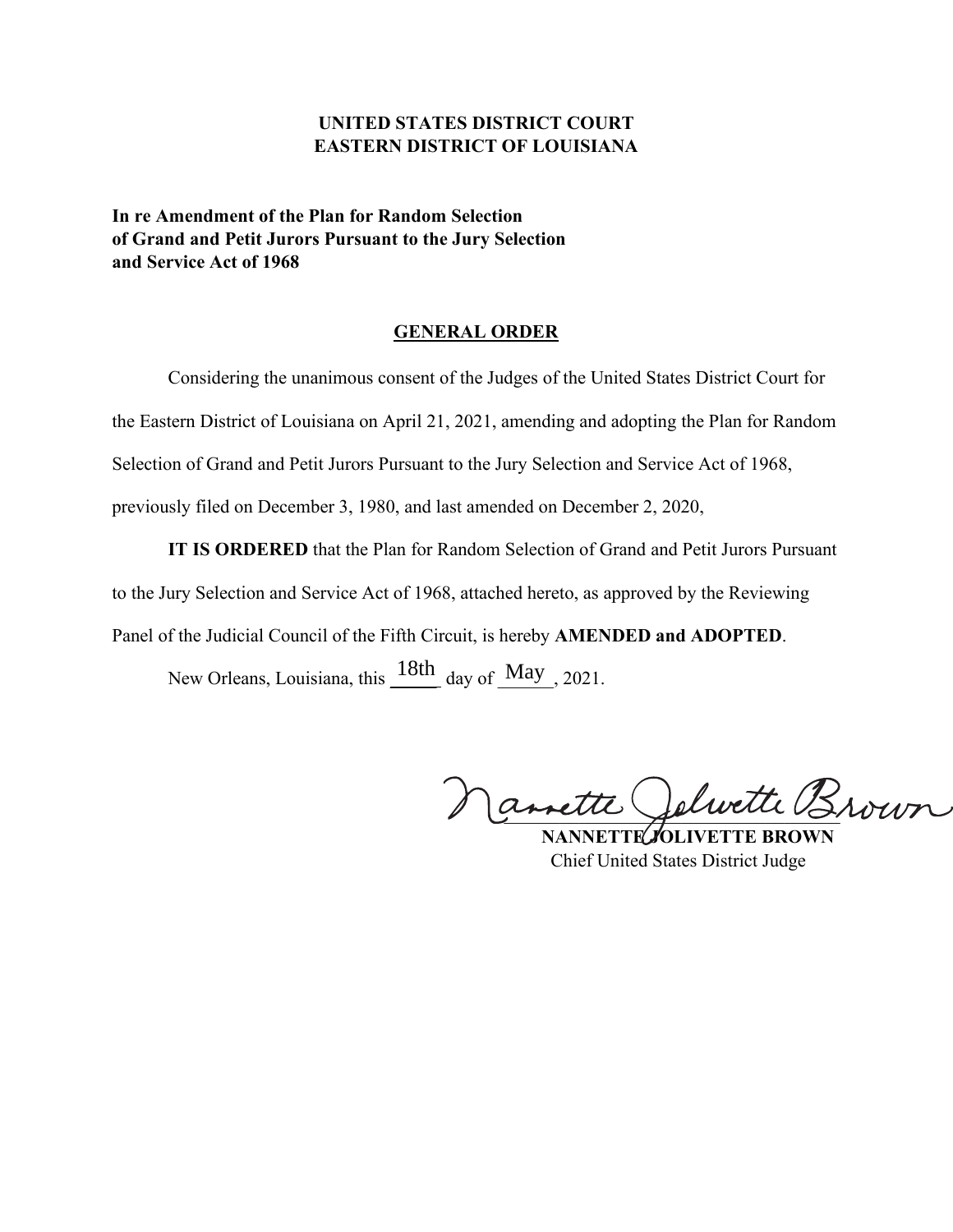## **THE JUDICIAL COUNCIL OF THE FIFTH CIRCUIT**

## *REVIEWING PANEL --- JURY SELECTION PLAN*

The Eastern District of Louisiana adopted an amendment to its Jury Selection Plan. The amended Plan, having been reviewed by the Reviewing Panel of this Circuit, is approved.

Entered for the Reviewing Panel at New Orleans, Louisiana, this 17th day of May 2021.

/ Keopey / Conin-

Theodore P. Cominos Secretary to the Judicial Council of the Fifth Circuit

The following judges comprised and acted as the Reviewing Panel:

(a) The Judicial Council of the Fifth Circuit:

Priscilla R. Owen Jennifer Walker Elrod James L. Dennis Gregg J. Costa Don R. Willett James C. Ho Stuart Kyle Duncan Kurt D. Engelhardt Andrew S. Oldham Cory T. Wilson Jay C. Zainey John W. deGravelles Elizabeth E. Foote Michael P. Mills Carlton W. Reeves Ed Kinkeade Lee H. Rosenthal Amos L. Mazzant, III Alia Moses

(b) United States District Judge:

annette Velwette Brown

Nannette Jolivette Brown Chief United States District Judge Eastern District of Louisiana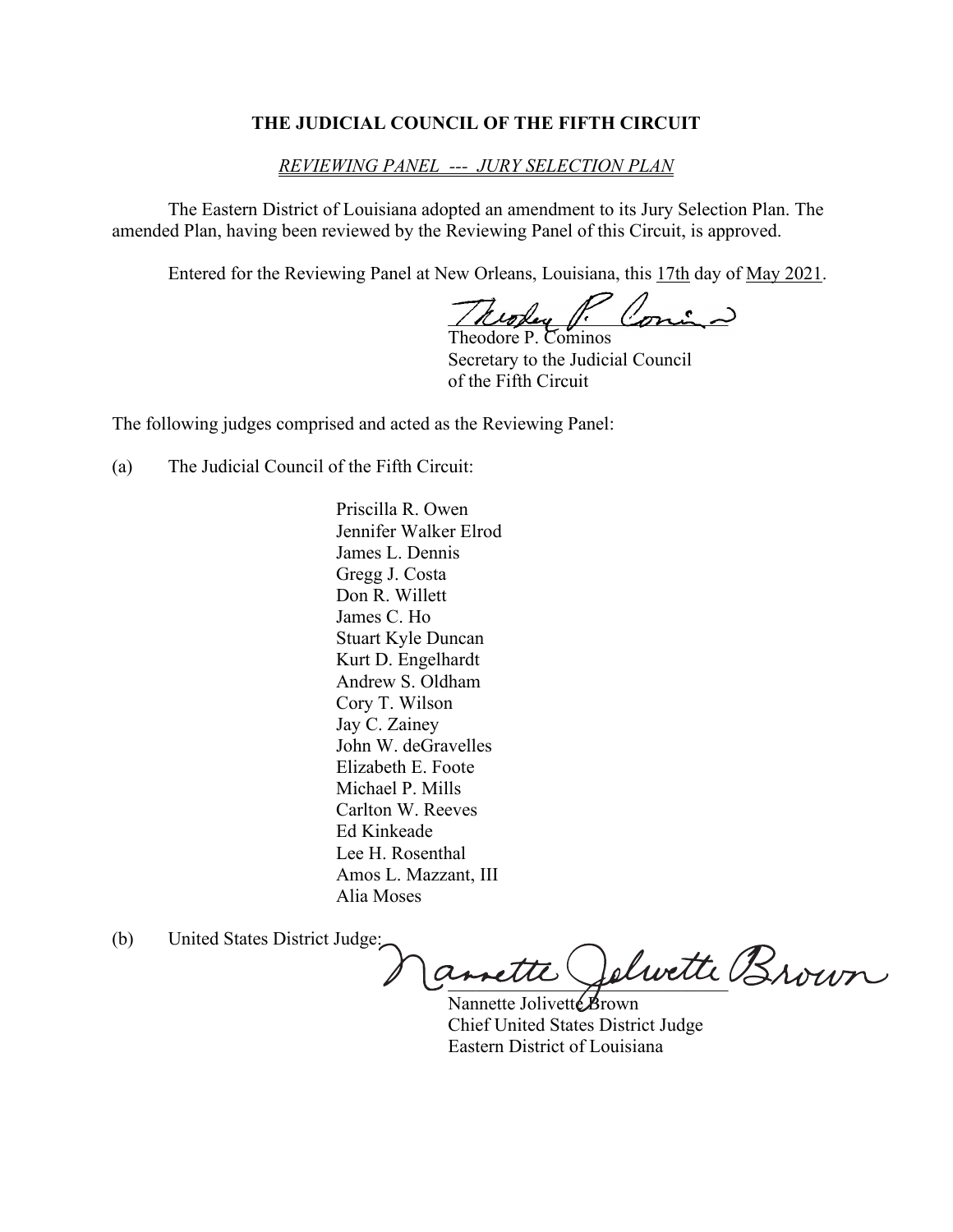## UNITED STATES DISTRICT COURT EASTERN DISTRICT OF LOUISIANA

## PLAN FOR RANDOM SELECTION OF GRAND AND PETIT JURORS PURSUANT TO THE JURY SELECTION AND SERVICE ACT OF 1968

Pursuant to the Jury Selection and Service Act of 1968, Title 28 United States Code, Section 1861 et. seq., as amended, the plan heretofore adopted by this Court for the random selection of grand and petit jurors filed on December 3, 1980, last amended on December 2, 2020, is hereby amended and the following plan is hereby adopted by this Court, subject to approval by the Reviewing Panel of the United States Court of Appeals for the Fifth Circuit, and to such rules and regulations as may be adopted from time to time by the Judicial Conference of the United States.

### APPLICABILITY OF PLAN

This plan is applicable to the Eastern District of Louisiana which comprises thirteen (13) parishes, to which twelve (12) judgeships are authorized and regularly assigned.

#### **POLICY**

It is the policy of the United States and of this Court that all litigants in Federal Courts entitled to trial by jury shall have the right to grand and petit juries selected at random from a fair cross-section of the community in the District wherein the Court convenes. It is further the policy of the United States and of this Court that all citizens shall have the opportunity to be considered for service on grand and petit juries in the District Courts of the United States and shall have an obligation to serve as jurors when summoned for that purpose.

#### DISCRIMINATION PROHIBITED

No citizen shall be excluded from service as a grand or petit juror in the District Courts of the United States on account of race, color, religion, sex, national origin, or economic status.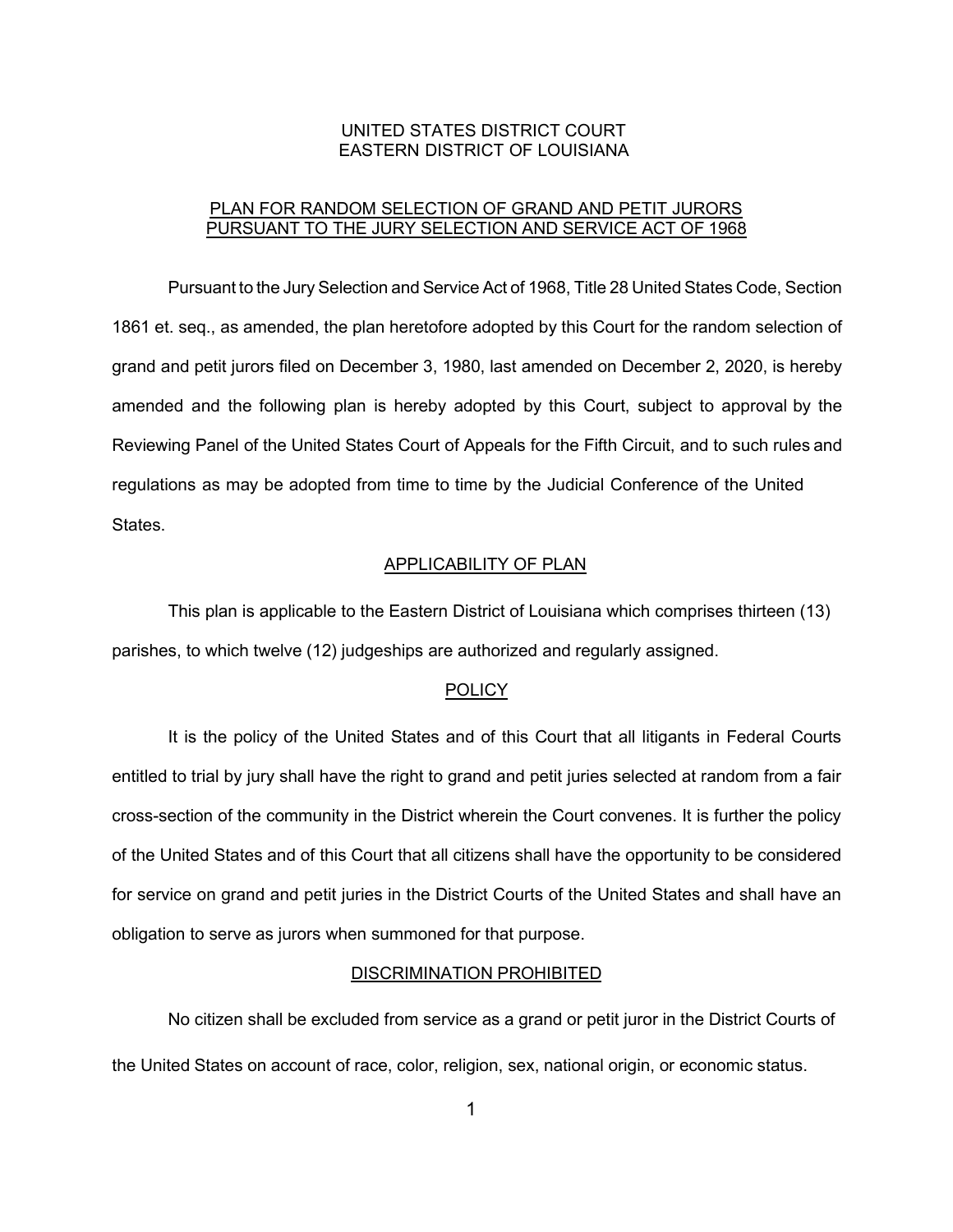### MANAGEMENT AND SUPERVISION OF JURY SELECTION PROCESS

The Clerk, under the supervision of the Chief Judge, is charged with the overall supervision of this plan, provided, however that the Chief Judge may, from time to time, by order duly filed in the Clerk's Office, designate a specific Judge who is assigned to supervise the day-to-day operation of this plan. The words "Chief Judge" wherever used in this plan shall mean the Chief Judge of this District, or in the event of his or her absence, disability, or inability to act, the active District Judge who is present in the District and has been in service the greatest length of time. The word "Court" as used herein, unless otherwise specifically indicated, shall mean the Chief Judge of this District or such other District Judge as the Chief Judge has, by order, in accordance with this plan, designated to supervise the operation of this plan.

The Judges of this Court find that electronic data processing methods can be advantageously used to assist in performing clerical work connected with juror selection. Accordingly, a properly programmed electronic data processing system or a combination system employing both electronic and manual methods may, at the Clerk's option and after consultation with the Chief Judge, be used to select names from the master and qualified wheels as directed by this plan, to select names of persons to be sent questionnaires, to select names of persons to be summoned, and to perform other data-processing, clerical and record-keeping functions as needed by the Court to administerthe provisions of this plan.

Non-court personnel are authorized to assist the Clerk with electronic data processing and other clerical functions to comply with the random selection of prospective jurors. The Clerk, with the approval of the Chief Judge, is authorized to effect any changes in the data processing system including, but not limited to, hardware, software, forms, mailing procedures, etc., which will improve or provide a more efficient data processing and mailing system. However, any such changes shall continue to ensure that potential jurors are randomly selected from a representative

2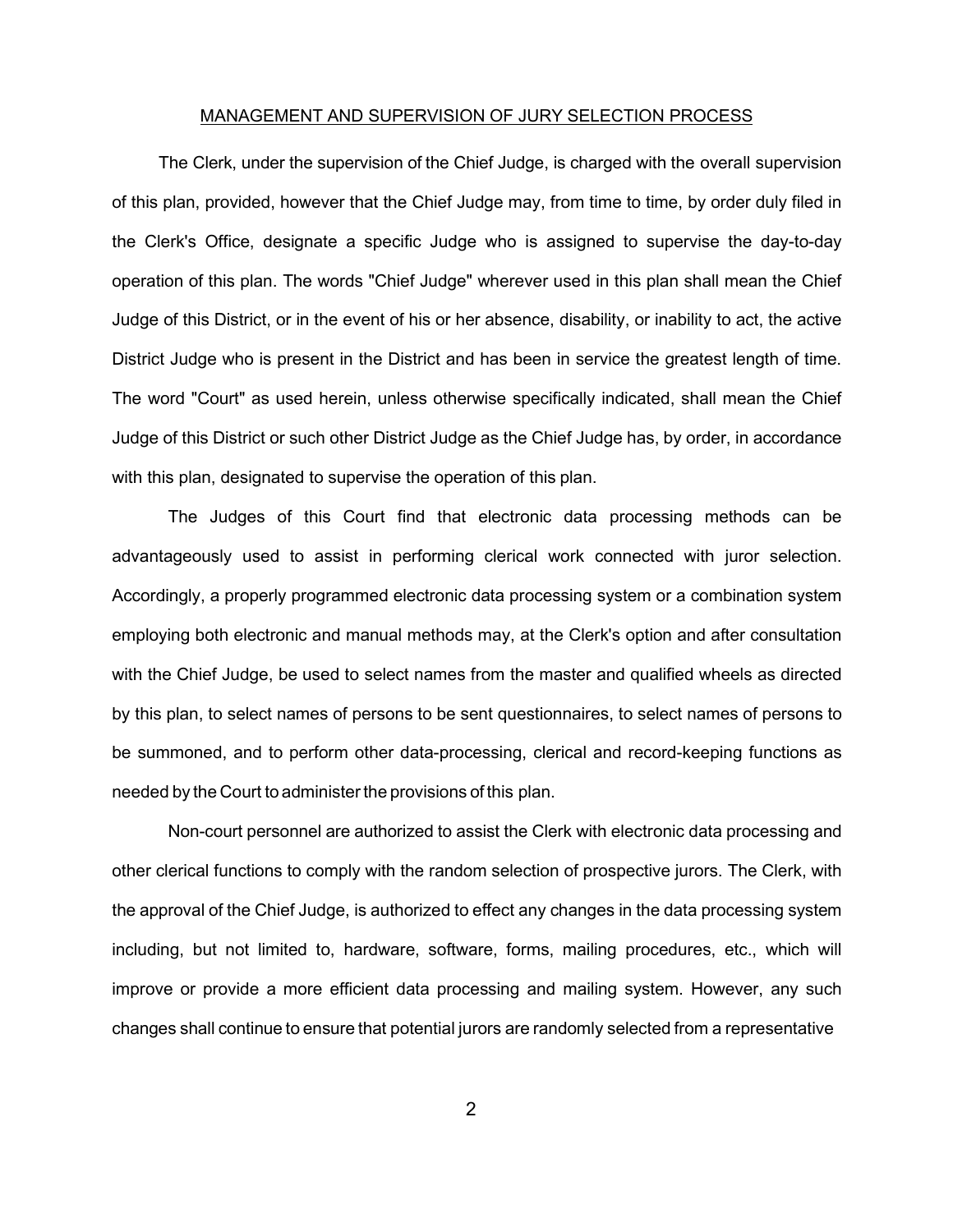cross-section of the community and that no citizen is excluded on the basis of race, color, religion, sex, national origin, or economic status in compliance with the objectives and requirements of this plan.

To ensure proper supervision and management over the automated and clerical aspects of jury selection performed by non-court personnel, the operator of the automated and/or clerical system shall comply with the instructions for random selection of grand and petit jurors contained in this plan and with such additional instructions provided by the Court. The automated and/or clerical system operator shall certify that the work has been completed in accordance with this plan and the Court's instructions.

### RANDOM SELECTION FROM SOURCE LISTS

The primary source from which the names of petit and grand jurors will be selected at random is voter registration lists, including any and all federal registrars' lists, from all parishes that comprise the Eastern District of Louisiana. Voter registration lists, including any and all federal registrars' lists, represent a fair cross-section of the community in the Eastern District of Louisiana. While such lists represent a fair cross-section of the community in this district, to foster the statutory policy of 28 U.S.C. §§ 1861 and 1862, voter registration lists may be supplemented with lists of licensed drivers and persons holding state identification cards from all parishes within the Eastern District of Louisiana using an automated system that will eliminate, as reasonably as possible, any name duplications. The Court will follow procedures to ensure that only licensed drivers and state identification card holders who are U.S. citizens are included in the pool of jurors qualified to be summoned for jury service. The list or lists used to select names for the master jury wheel will hereafter be referred to as the "source list."

### AUTOMATED RANDOM SELECTION PROCEDURE

A master jury wheel and a qualified jury wheel shall be maintained for this district. The names of prospective jurors to be placed in these wheels shall be randomly selected as hereinafter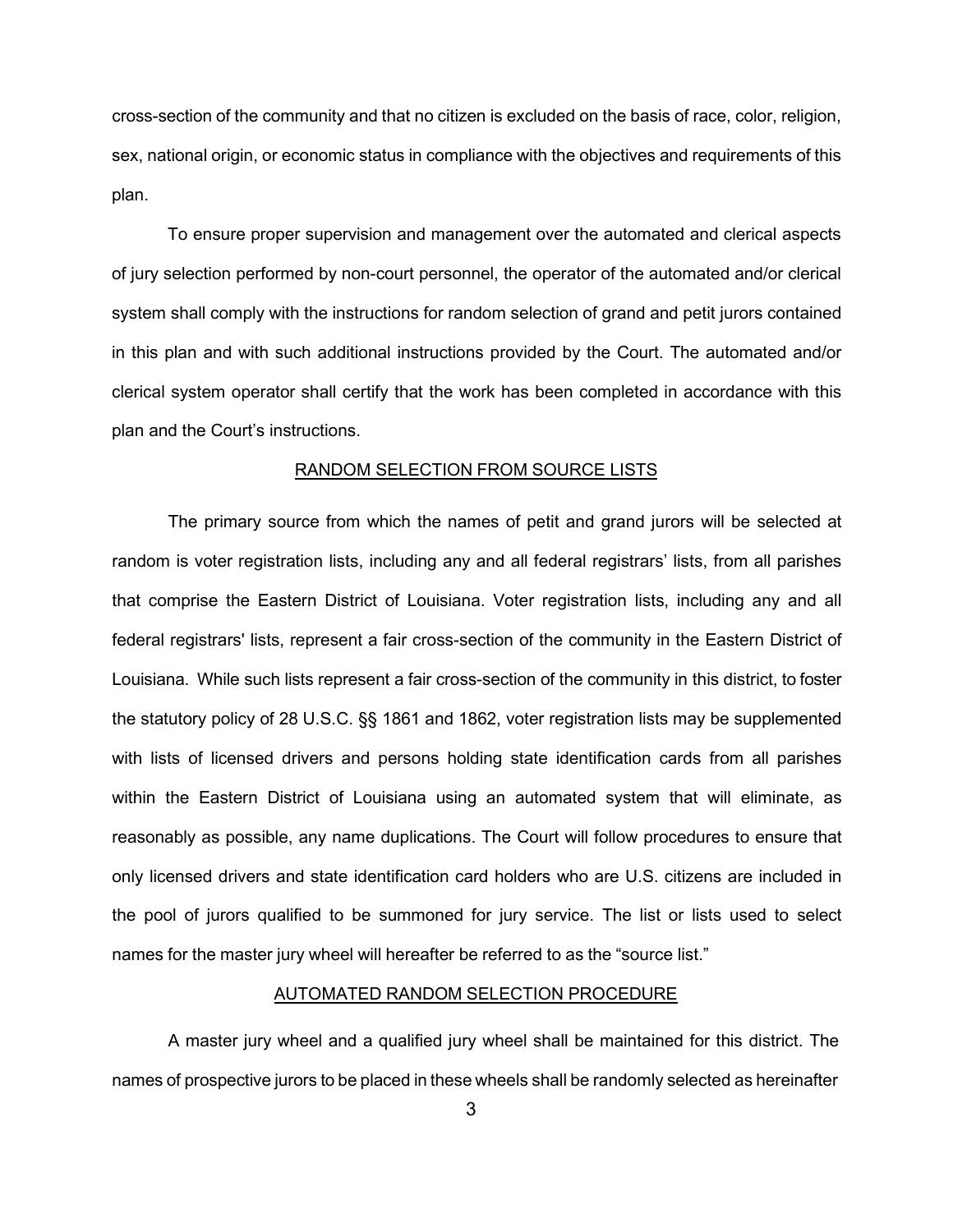provided.

This plan's reference to random selection from a source list shall mean that only the first selected name shall be chosen by a purely random method and that each subsequent name for the drawing may be systematically taken at regular intervals throughout the entire source list. Random selection from a source list, whenever required under this plan, shall be in accordance with the method and manner as follows:

Determining a "quotient." The Clerk, who may be assisted by non-court personnel using data processing methods, shall make the randomized selection by taking the total number of names on the source list and dividing that number by the minimum number of names to be selected, then rounding up to the next whole number and the number obtained will be the "quotient".

Determining a "Starting Number." After determining the "quotient", the Clerk, who may be assisted by non-court personnel using data processing methods, shall establish a "starting number". This number will locate on the source list the first name to be selected. The starting number will be drawn in a purely random fashion. The numbers used for this drawing should begin with the number one and end with the same number as the number of names on the source list.

#### SELECTING THE NAMES BY MANUAL METHODS

In the event that the selection of names is required to be performed by manual methods, the selection will be made in such manner as may be approved by the Court and in compliance with the Jury Service and Selection Act's procedures for random selection summarized in 28 U.S.C. § 1863(b).

### MASTER JURY WHEEL

The Clerk shall maintain a master jury wheel into which the names and addresses of all persons randomly selected from the source lists shall be placed. The minimum number of names to be placed in the master jury wheel shall be in such a total number as may be deemed sufficient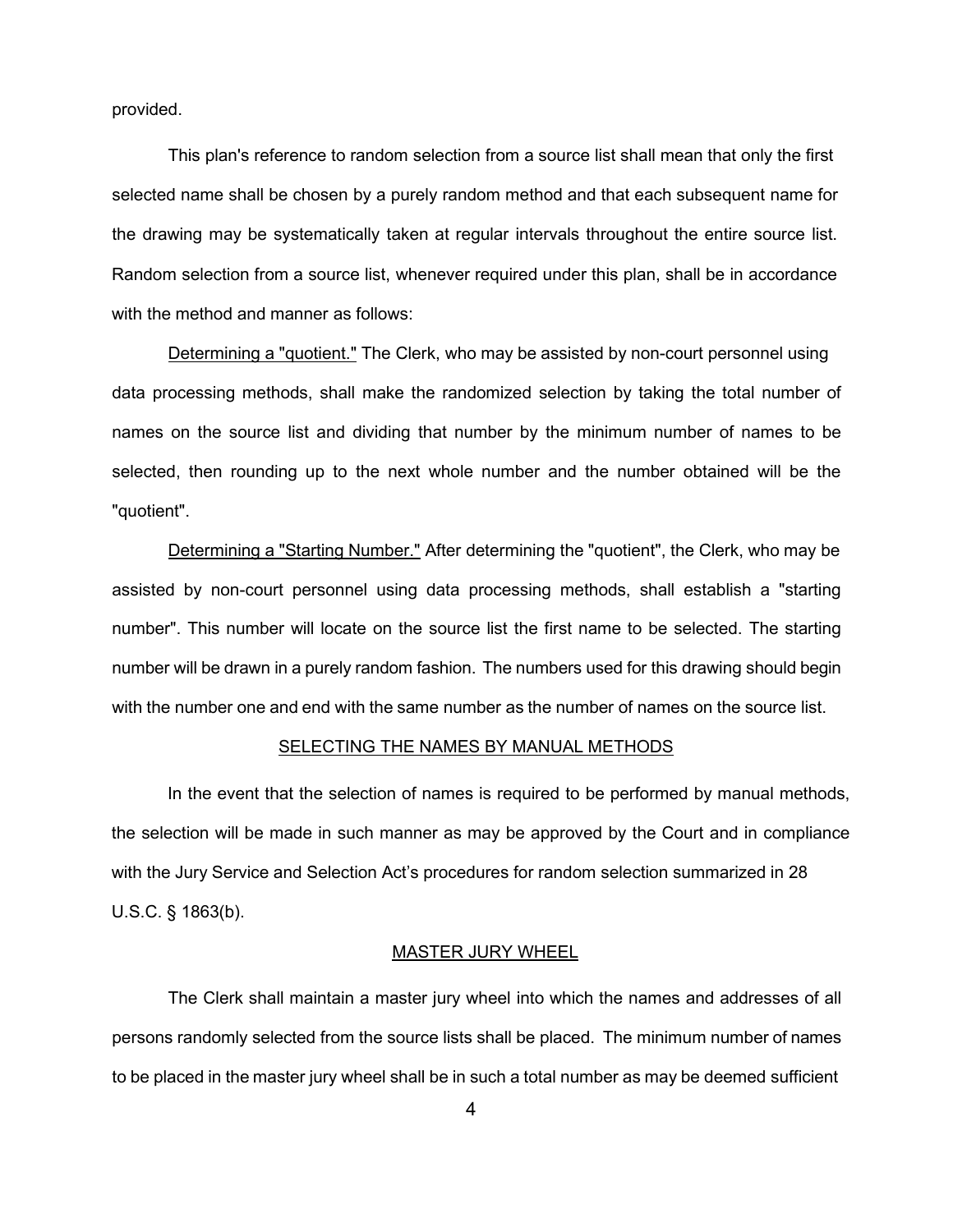for at least a two (2) year period, but in no event less than  $\frac{1}{2}$  of 1% of the total number of names on all parish voter registration lists.

The number of names drawn from each parish shall be substantially in the same proportion to the total number drawn from all parishes within the District as the number of names on that parish's source list bears to the total number of names on the source lists for all parishes within the District.

The Chief Judge or the District Judge designated by the Chief Judge to supervise the operation of this plan may order additional names to be placed in the master wheel from time to time, as necessary and in accordance with the formula herein above described. The master jury wheel shall be emptied and refilled every two (2) years between the date of the November general election and the following September 1.

### DRAWING OF NAMES FROM MASTER JURY WHEEL

Names shall be drawn from the master jury wheel and qualification forms mailed, processed, etc., as follows, noting that in performing the Clerk's functions, the Clerk may be assisted by noncourt personnel: From time to time, as directed by the Chief Judge or by the Judge designated by order of the Chief Judge to supervise the operation of this plan, the Clerk, a Deputy Clerk, or a District Judge, after reasonable public notice, shall draw or cause to be drawn at random from the master jury wheel the names of as many persons as may be required for jury service. The Clerk shall prepare an alphabetical list of the names drawn, which list shall be disclosed only in accordance with this plan or the statute. The Clerk shall, by manual, computer, or electronic means, make available to every person whose name is drawn from a master wheel, a juror qualification form accompanied by instructions to fill out and return the form, duly signed and sworn, to the Clerk by mail or through the Court's internet website within ten days. If the person is unable to fill out the form, another shall do it for the person and shall indicate that the person completing the form has done so and the reason therefor. In any case in which it appears that there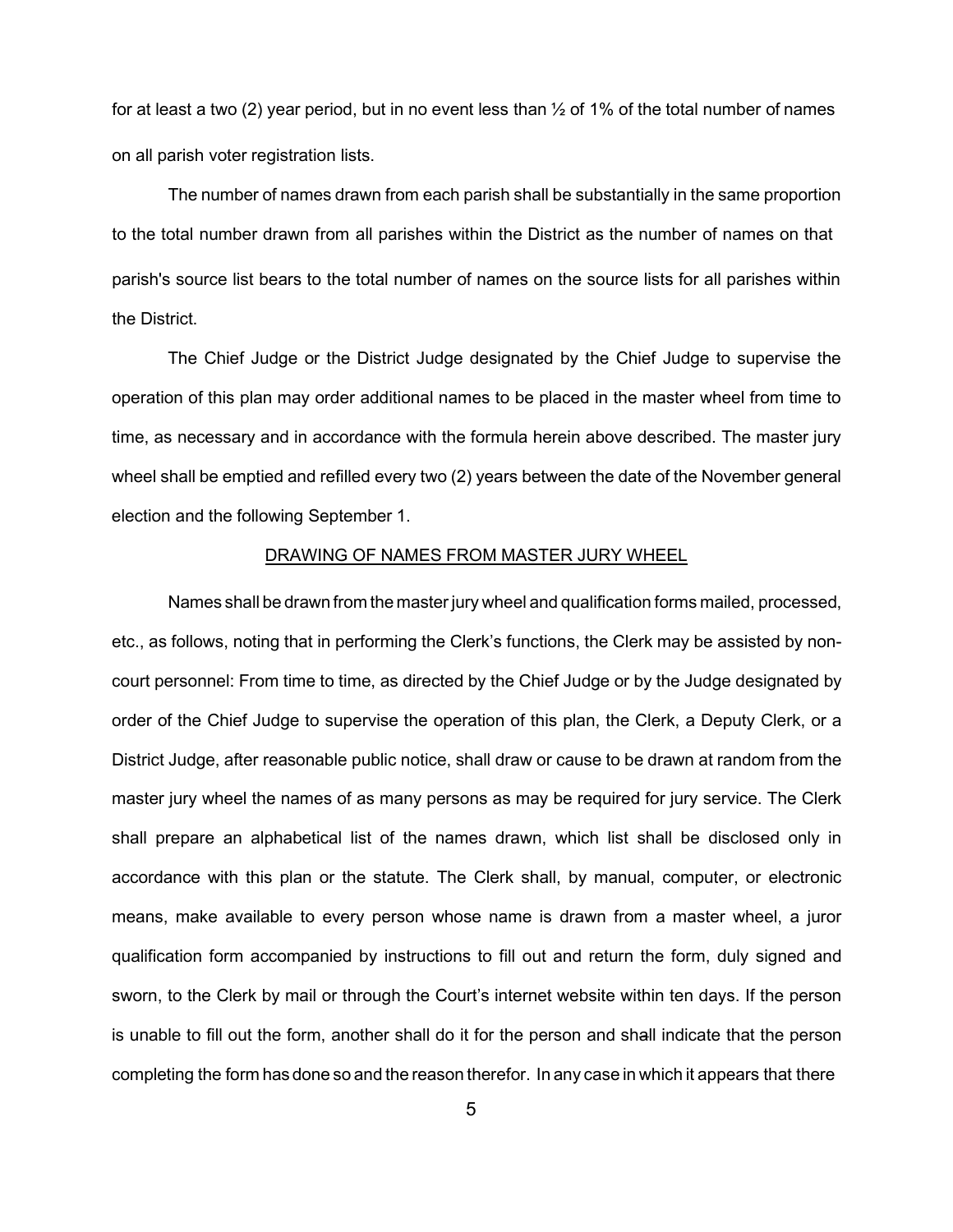is an omission, ambiguity, or error in the form, the Clerk shall make further inquiry of the person to resolve the omission, ambiguity, or error in the form, instructing the person to respond to the Clerk within ten days. Any person who fails to return a completed juror qualification form as instructed or to respond to the Clerk's inquiry sufficiently to complete the form satisfactorily may be summoned by the Clerk forthwith to appear before the Clerk to fill out a juror qualification form.A person summoned to appear because of failure to complete a juror qualification form as instructed who personally appears and executes a juror qualification form before the Clerk may, at the discretion of the District Court, except where his prior failure to execute and return such formwas willful, be entitled to receive for such appearance the same fees and travel allowances paid to jurors under Section 1871 of Title 28 U.S. Code. At the time of his appearance for jury service, any person may be required to fill out another juror qualification form in the presence of the Clerkor the Court, at which time, in such cases as it appears warranted, the person may be questioned,but only with regard to his responses to questions contained on the form. Any information thus acquired by the Clerk may be noted on the juror qualification form and transmitted to the Chief Judge or such other District Court Judge as has been designated by order of the Chief Judge to supervise this plan.

### EXCUSES ON INDIVIDUAL REQUESTS

This Court, by unanimous agreement of all of its judges, and in accordance with applicable statutes, hereby finds that jury service by members of the following occupational classes or groups of persons would entail undue hardship or extreme inconvenience to the members thereof, and the excuse of such members will not be inconsistent with the objects and purposes of the Act, and shall be granted upon individual request:

(1) Persons whose services are so essential to the operation of a business,

commercial, or agricultural enterprise that this enterprise must close if such person were required to perform jury duty;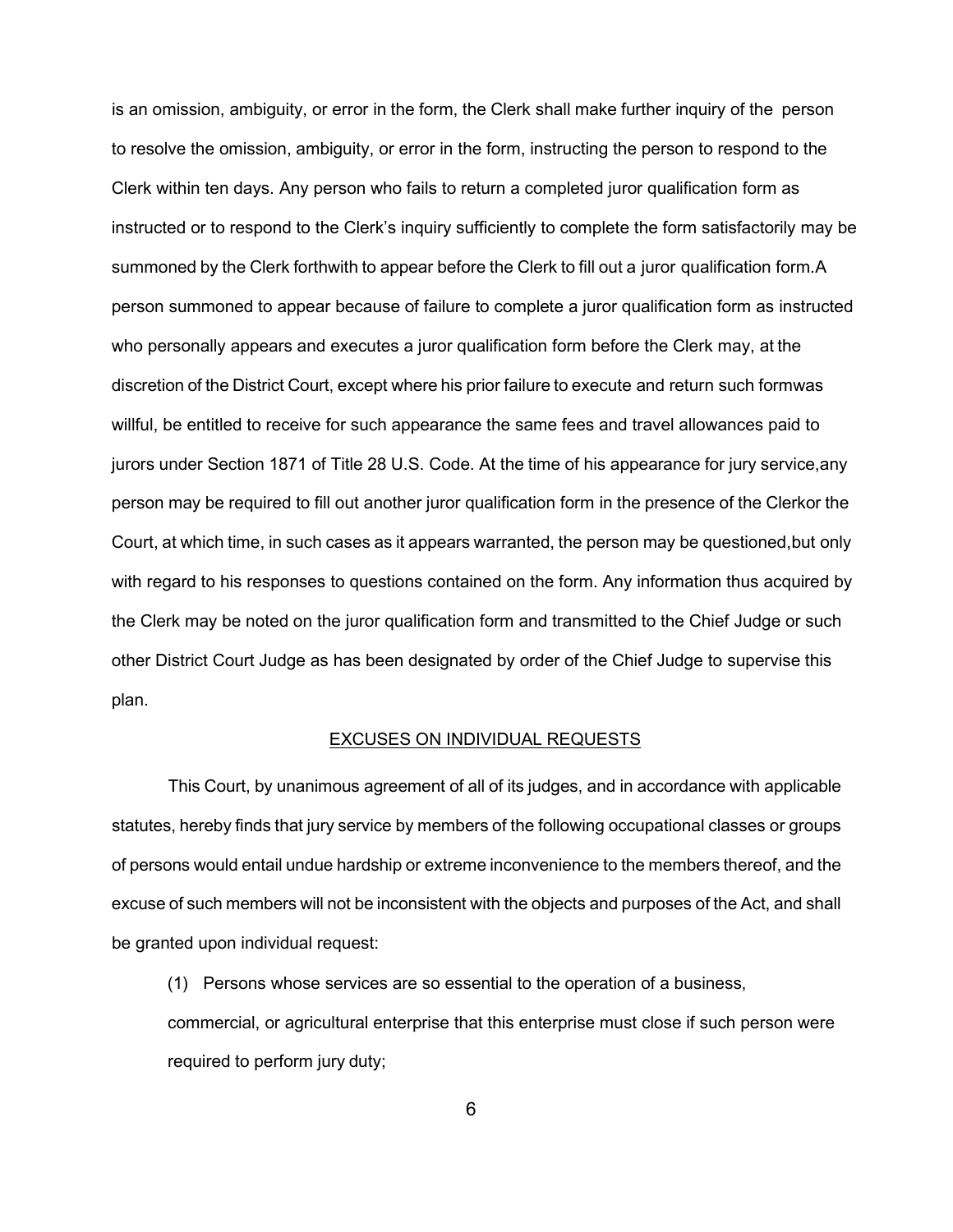(2) Persons having active care and custody of a child or children under 10 years of age whose health and/or safety would be jeopardized by their absence for jury service; or a person who is essential to the care of aged or infirm persons;

(3) Full -time students;

(4) All persons over seventy years of age at the time of executing the juror qualification form;

(5) Volunteer safety personnel who serve without compensation as firefighters or members of a rescue squad or ambulance crew for a "public agency." "Public agency" for this purpose means the Government of the United States, the State, or any unit of local government, department, or instrumentality of any of the foregoing;or

(6) Persons who have, within the past two years, served on a federal grand or petit jury panel.

## EXEMPTIONS FROM JURY SERVICE

This Court, by unanimous agreement of all of its judges, and in accordance with 28 U.S.C. § 1863 (b) (6), and the Judicial Conference-approved juror qualification form, finds that the exemption of the following groups or occupational classes is in the public interest and would not be inconsistent with the Act, and, accordingly, members of such group, when employed in such capacity on a full-time basis, are exempt from jury service:

(1) Members in active service in the Armed Forces of the United States;

(2) Members of the fire or police departments of any State, the District of Columbia, any territory or possession of the United States, or any subdivision of a State, the District of Columbia, or such territory or possession; or

(3) Public officers in the executive, legislative, or judicial branches of the Government of the United States, or the State, or any subdivision thereof, who are actively engaged in the performance of official duties. Public Officials as used herein shall mean a person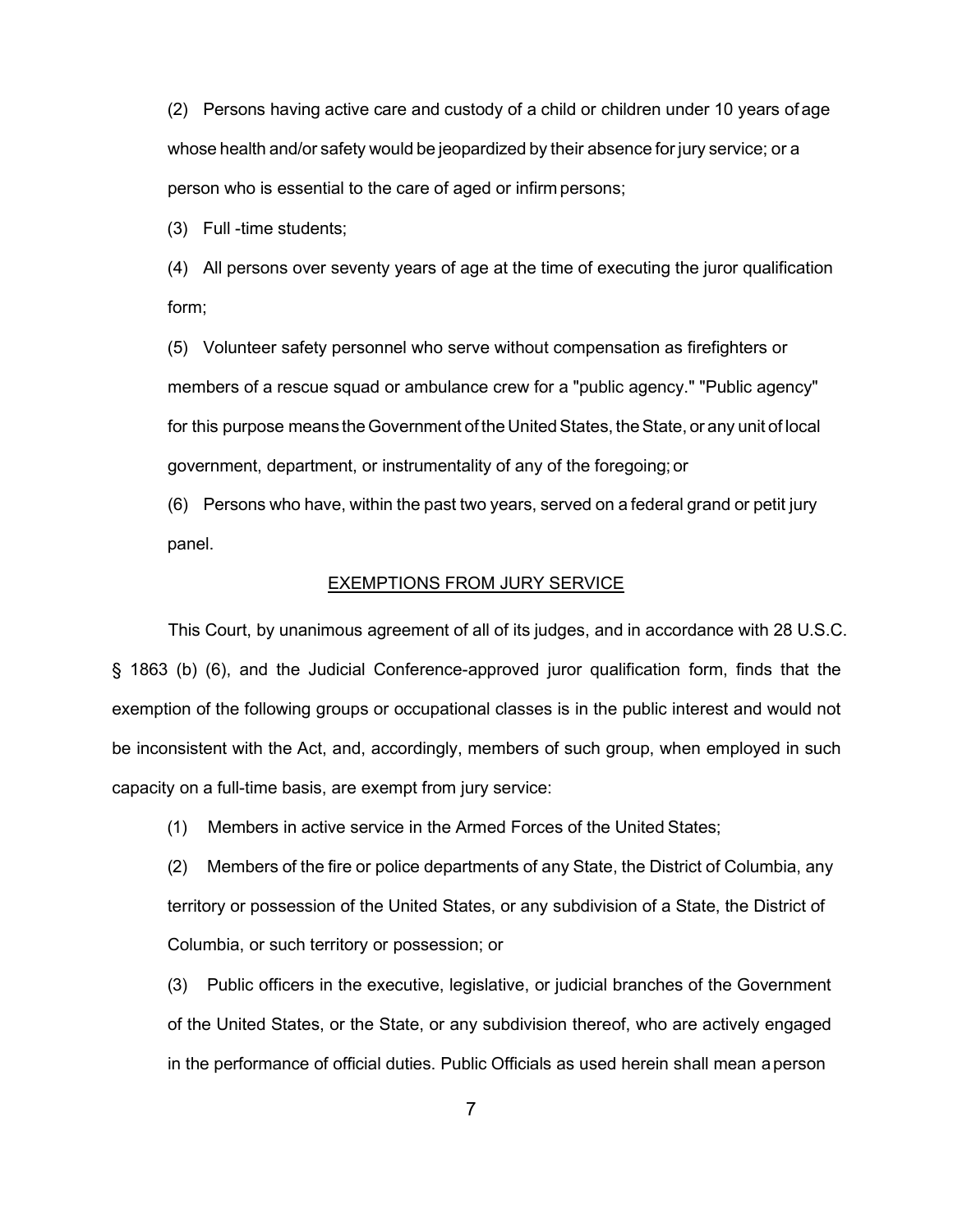who is either elected to public office or who is directly appointed by a person elected to public office.

### DETERMINATION OF QUALIFICATIONS

The Judges of this Court deem any person qualified to serve on grand and petit juries in the District Court unless the person:

(1) Is not a citizen of the United States at least eighteen years old who has resided for a period of at least one year within the judicial district;

(2) Is unable to read, write, and understand the English language;

(3) Is unable to speak the English language;

(4) Is incapable, by reason of mental or physical infirmity, to render satisfactory jury service; or

(5) Has a charge pending against the person for the commission of, or has been convicted in a State or Federal Court of record of, a crime punishable by imprisonment for more than one year and the person's civil rights have not beenrestored.

### QUALIFIED JURY WHEEL

The Clerk shall maintain a qualified jury wheel or box, into which shall be placed the names of at least 300 persons drawn from the master jury wheel who are determined to be qualified as jurors and not exempt or excused under this plan. The qualified jury wheel shall be emptied and refilled every two (2) years between the date of the November general election and the following October 1. Names shall be drawn from said wheel and summonses issued and served, and proceedings had, as follows:

From time to time the Clerk shall draw or cause to be drawn at random from the qualified jury wheel such number of names of persons as may be required for assignment to grand and petit jury panels.

Grand jurors shall be summoned for the first day of the session and petit jurors shall be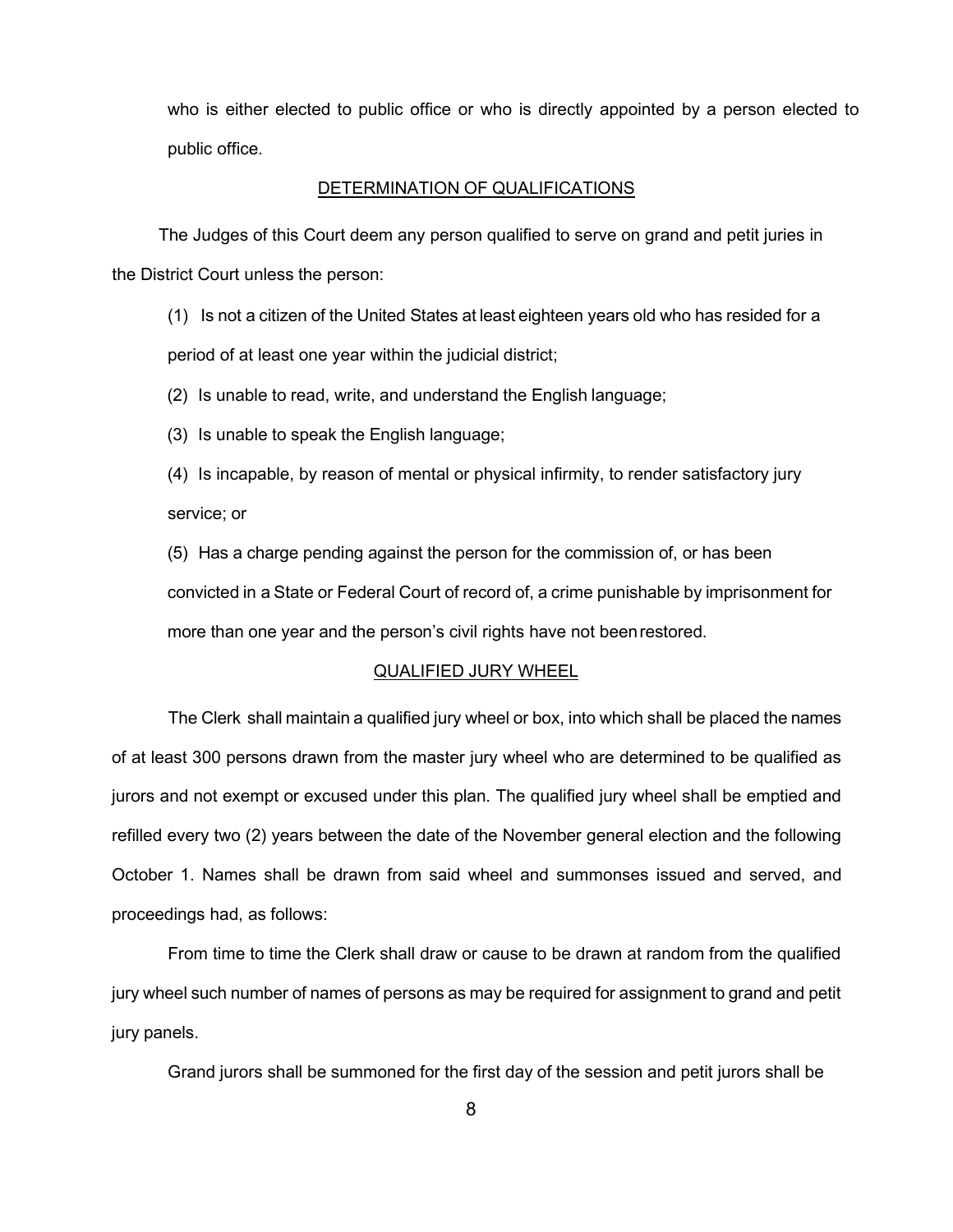summoned as directed by the court. Service of the summons shall be by mail or electronic means. Alternatively, when personal service is needed, the summons shall be delivered by the Clerk or his deputy to the United States Marshal, who shall make the service.

## PUBLIC ANNOUNCEMENT OF THE PLACE AND TIME OF AUTOMATED SELECTION OF NAMES BY COMPUTER CENTER

Random drawings of starting numbers and names of prospective jurors by automated selection methods shall be made by the Clerk, who, as previously noted, may be assisted by noncourt personnel, following procedures as provided in this plan. These procedures are posted for public review in the Clerk's Office and on the court's website.

The Office of the Clerk shall retain and, when requested, provide public access to the following documents:

(1) the Court's "Juror Selection Plan," including the plan's verbatim description of the method used in determining the "quotient" and "starting number", and the selection systems.

(2) a copy of the Court's order authorizing the Clerk to carry out automated name selection tasks for the Court.

## PROCEDURE IN EXCUSING AND ASSIGNING PERSONS TO GRAND AND/OR PETIT JURY PANELS

Persons who have been summoned for service as jurors may be excused from service as follows:

Except as provided in Section 1865 of Title 28 U.S. Code, or as provided in this plan, no person or class of persons shall be disqualified, excluded, excused, or exempt from service as jurors: PROVIDED, that any person summoned for jury service may be (1) Excused, by the Court or the Clerk as directed by the Court, upon a showing of undue hardship or extreme inconvenience, at the conclusion of which such persons may be summoned again for jury service under the preceding section of this plan, or (2) excluded by the Court on the ground that such person may be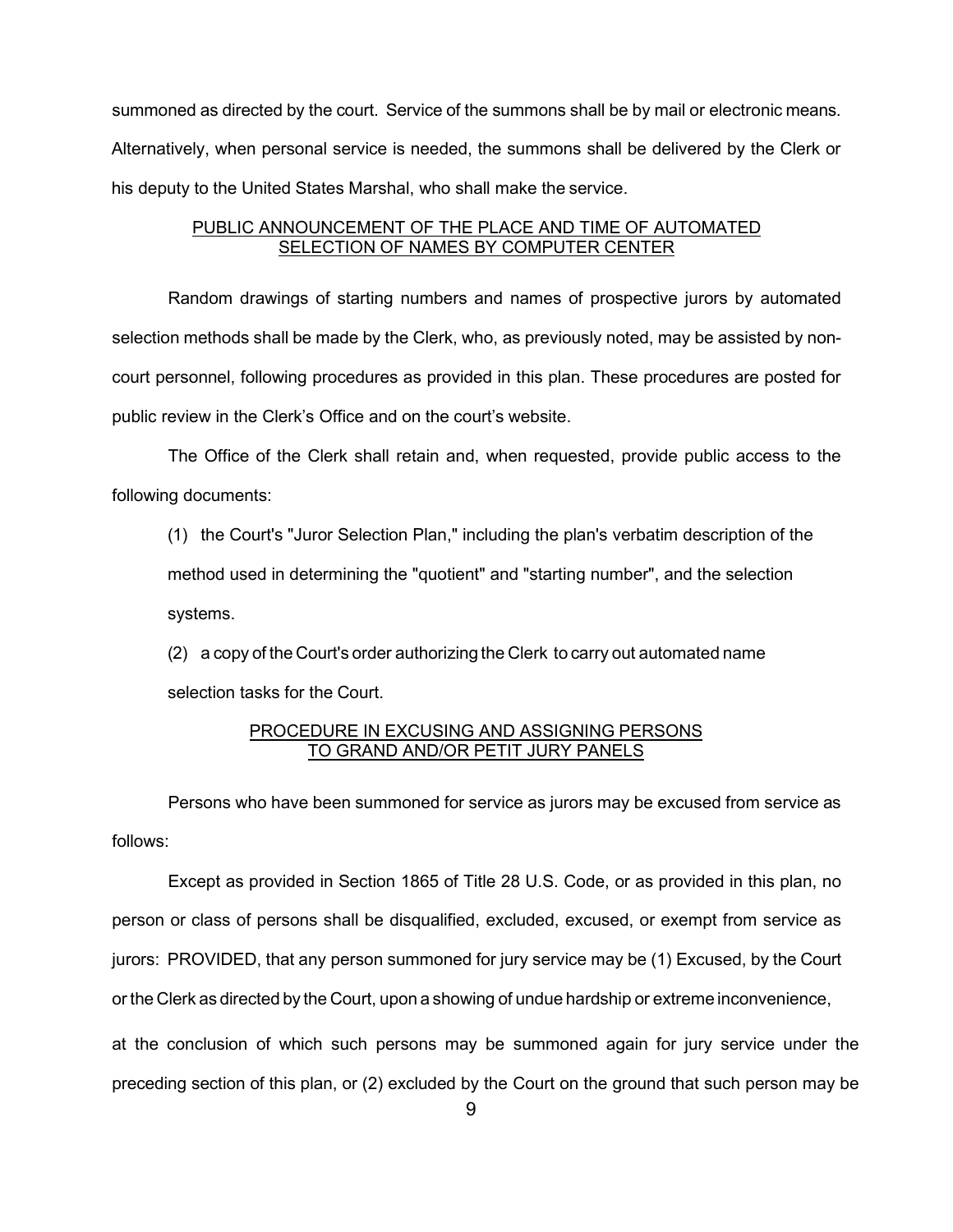unable to render impartial jury service or that his service as a juror would be likely to disrupt the proceedings, or (3) excluded upon peremptory challenge as provided by law, or (4) excluded pursuant to the procedure specified by law upon a challenge by any party for good cause shown, or (5) excluded upon determination by the Court that his service as a juror would be likely to threaten the secrecy of the proceedings or otherwise adversely affect the integrity of jury deliberations. No person shall be excluded under clause (5) of this paragraph unless the Judge, in open court, determines that such is warranted, and that exclusion of the person would not be inconsistent with Sections 1861 and 1862 of Title 28 U.S. Code. The number of persons excluded under clause (5) shall not exceed one percent of the number of persons who returned executed juror qualification forms during the period specified in this plan, between two consecutive fillings of the master jury wheel. The names of persons excluded under clause (5), together with detailed explanations for the exclusions, shall be forwarded immediately to the Judicial Council of this Circuit. Any person excluded from a particular jury under clauses (2), (3), or (4) of this paragraph shall be eligible to sit on another jury if the basis for his initial exclusion would not be relevant to hisability to serve on such other jury.

Whenever a person is disqualified, excused, exempt, or excluded from jury service, the Clerk shall note in the space provided on the person's juror qualification form or by remarks or documentation stored in the person's electronic record, the specific reason therefor.

The names of those jurors, grand and petit, who have been excused for the session for which they have been summoned for undue hardship or extreme inconvenience reasons will be put back in the qualified jury wheel where they will be subject to subsequent randomselection.

Should there occur an unanticipated shortage of available petit jurors, a sufficient number of additional jurors shall be drawn at random by the Clerk from the qualified jury wheel and such persons whose names are so drawn shall be summoned for jury service.

Requests for excuse by petit jurors who have been called for a particular day will be referred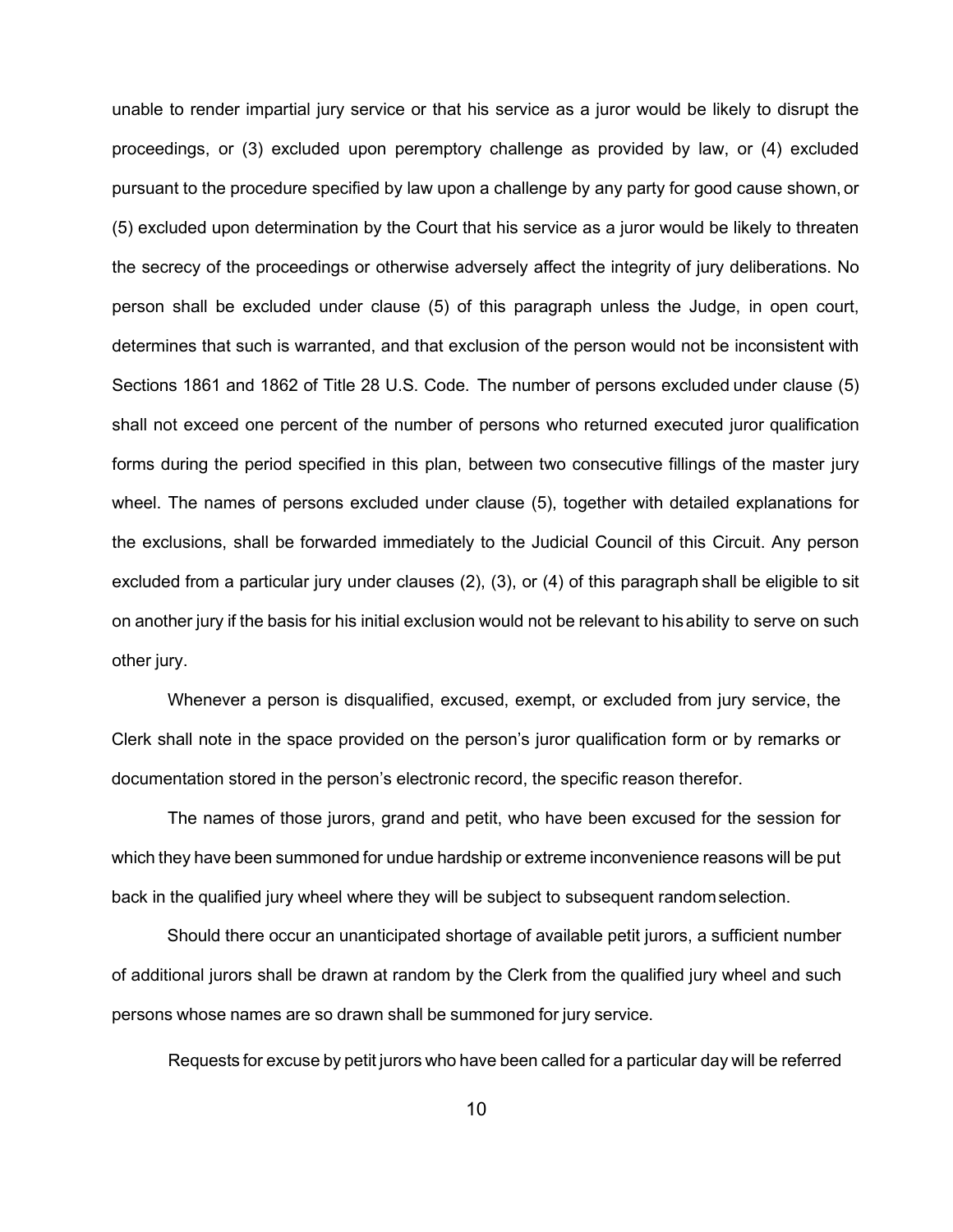by the Clerk to the judges in rotation, except when they have been assigned to a panel which is presided over by a specific Judge who will review their requests.

Proceedings for empaneling the grand jury shall be conducted in closed session. The Presiding Judge shall select by lot, from the persons appearing in answer to the summons, twentythree persons and any alternates as deemed necessary by the Court to constitute the grand jury for the ensuing session of the Court. From among these twenty-three persons, the Presiding Judge shall appoint a foreman and a deputy foreman. The grand jurors and alternates selected shall then be sworn and the Judge shall charge the grand jury as to its rights, powers, obligations and duties. The names of persons selected as grand jurors shall not be disclosed, except in accordance with this plan.

When there is an excess of jurors present for empaneling a grand jury and their presence is required for only one day, the Court shall, in its discretion, upon excusing the excess jurors, inform them that their names will be placed back in the qualified jury wheel, subject to subsequent random selection.

## DISCLOSURE OF RECORDS

Pursuant to 28 U.S.C. § 1867(f), the contents of records or papers used by the Clerk in connection with the jury selection process shall not be disclosed, except pursuant to district court plan or as authorized by the Chief Judge, or by the Judge designated by order of the Chief Judge to supervise the plan, or as necessary in the preparation or presentation of a motion under subsection (a), (b), or (c) of this section, until after the master jury wheel has been emptied and refilled pursuant to section 1863(b)(4) of this title and all persons selected to serve as jurors before the master wheel was emptied have completed such service. The parties in a case shall be allowed to inspect, reproduce, and copy such records or papers at all reasonable times during the preparation and pendency of such a motion. Any person who discloses the content of any record or paper in violation of this subsection may be fined not more than \$1,000 or imprisoned not more